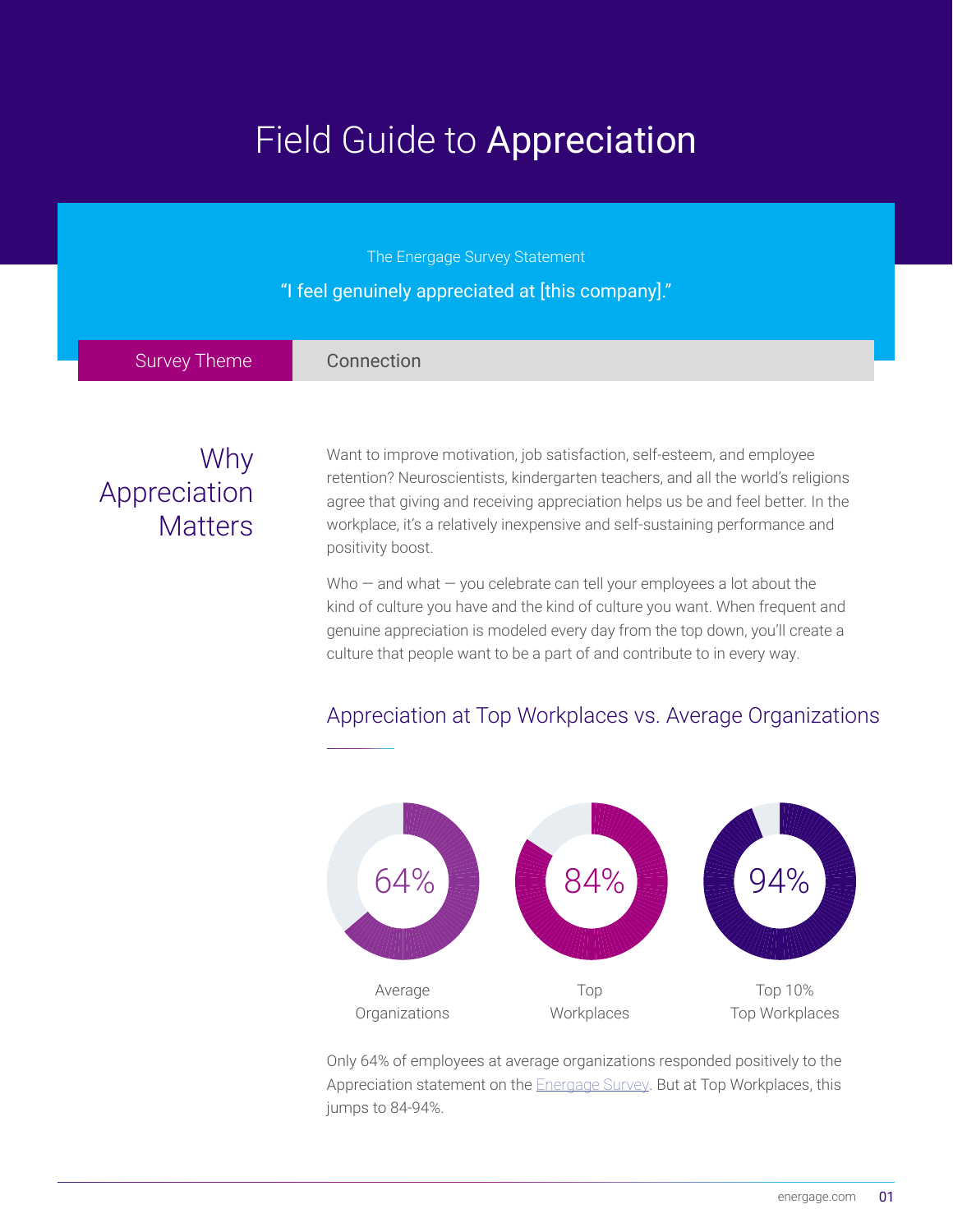# How to Help

#### Quick Fixes

- Take every opportunity to give a sincere compliment or a simple "thank you."
- Incorporate meaningful appreciation into team and company meetings.
- Think about the ways that people prefer to be appreciated. If you don't know, ask.

### Big Picture Plans

- Implement **[Energage Connect](http://www.energage.com/connect)** to provide another way to share thanks.
- Emphasize appreciation in all training sessions.
- Explore various formal praise and recognition strategies to find a fit for your culture.
- Encourage and role model a culture of peer-to-peer appreciation.

### What to Watch for

- Make sure people are comfortable being appreciated publicly before doing so. Different people define appreciation different ways.
- Some falsely believe that rarity adds value to appreciation. But as long as it's genuine, more appreciation is almost always better.
- Allowing appreciation to fall through the cracks during stressful times when it is usually most valuable.
- Some people feel nervous or even defensive when appreciated. It's important to make sure people feel safe to accept appreciation.
- Some employee recognition programs can seem inauthentic. Peer-to-peer appreciation and manager appreciation should complement each other.